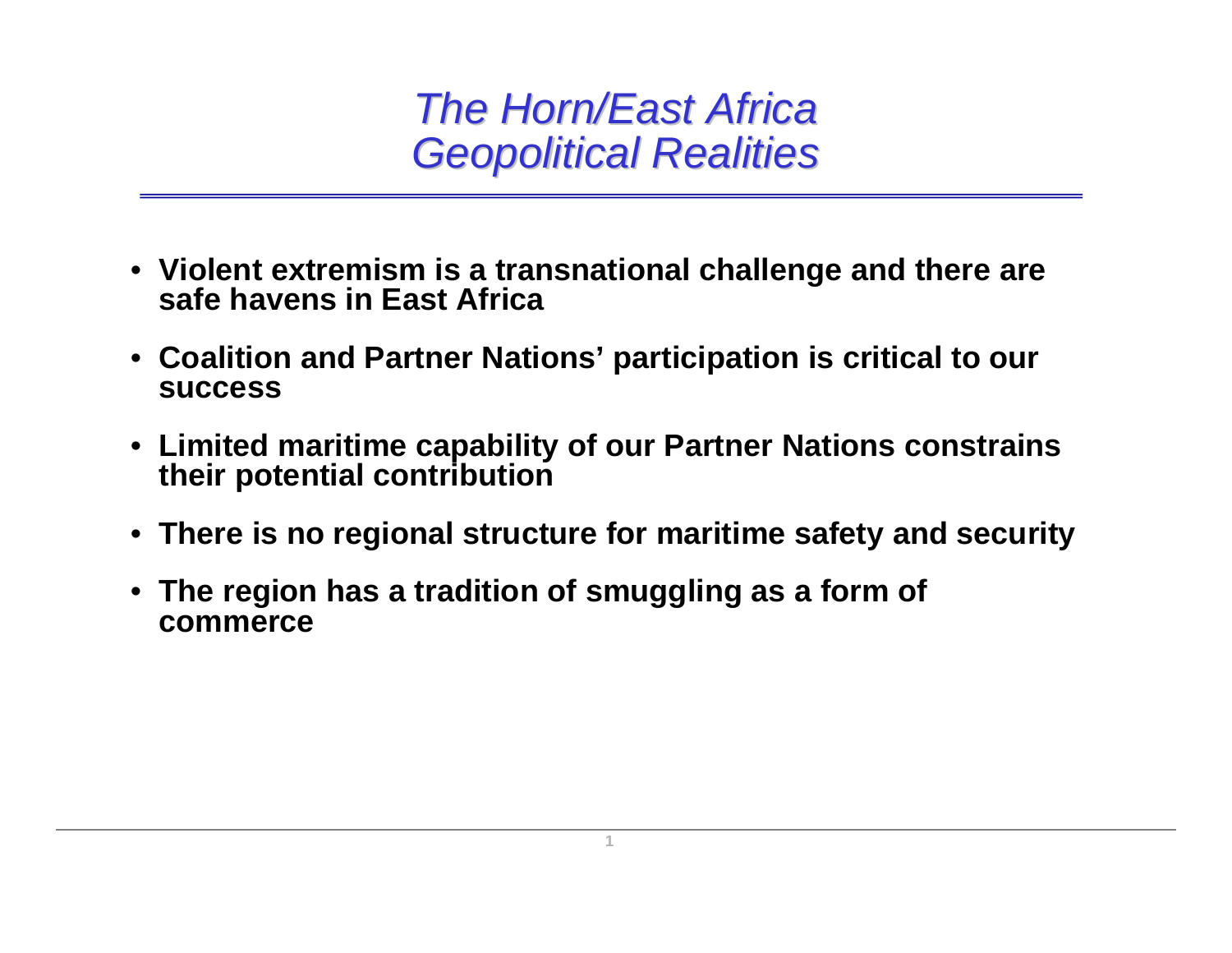## *Regional Security Challenges Regional Security Challenges …Cooperative Support enabling African Solutions Cooperative Support enabling African Solutions*

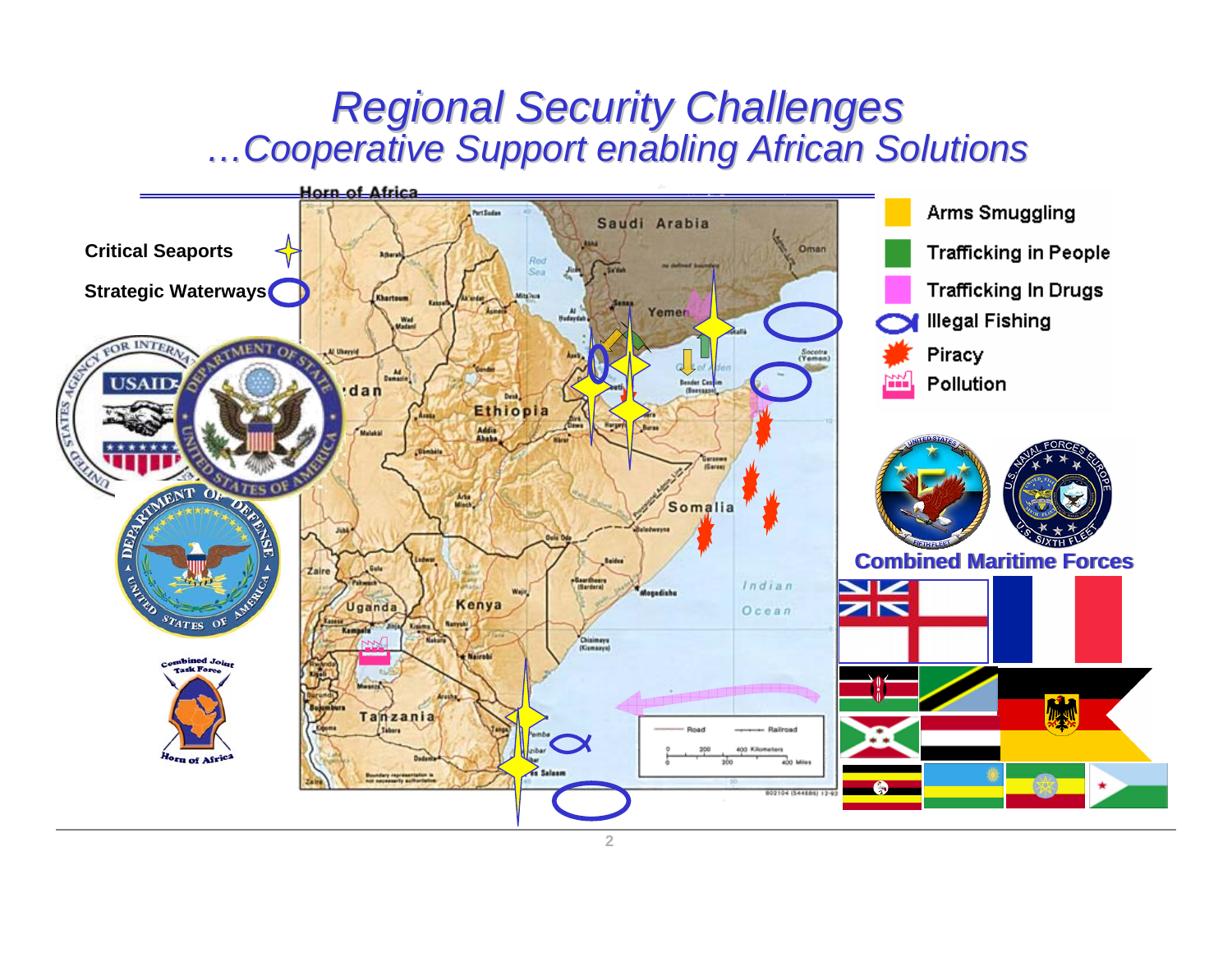# *The Horn/East Africa Maritime Objectives The Horn/East Africa Maritime Objectives*

### **1. Develop partnerships**

- Identify partner nations needs, goals and intentions
- Gain political support to improve maritime safety and security
- Gain support for U.S./coalition activities to enhance regional maritime security

### **2. Develop our Partner Nations' maritime capabilities**

- Strengthen security, customs regulation, and enforcement in port facilities;
- Improve maritime domain awareness
- Improve capacity to patrol, monitor and assert control over the maritime domain;
- Be prepared to respond to contingencies

### **3. Develop a regional organization for maritime safety and security**

- Foster regional cooperation between partner nations
- Establish regional maritime domain awareness
- Facilitate information sharing and coordination
- Plan for development of a multi-national command center to manage and coordinate multinational operations